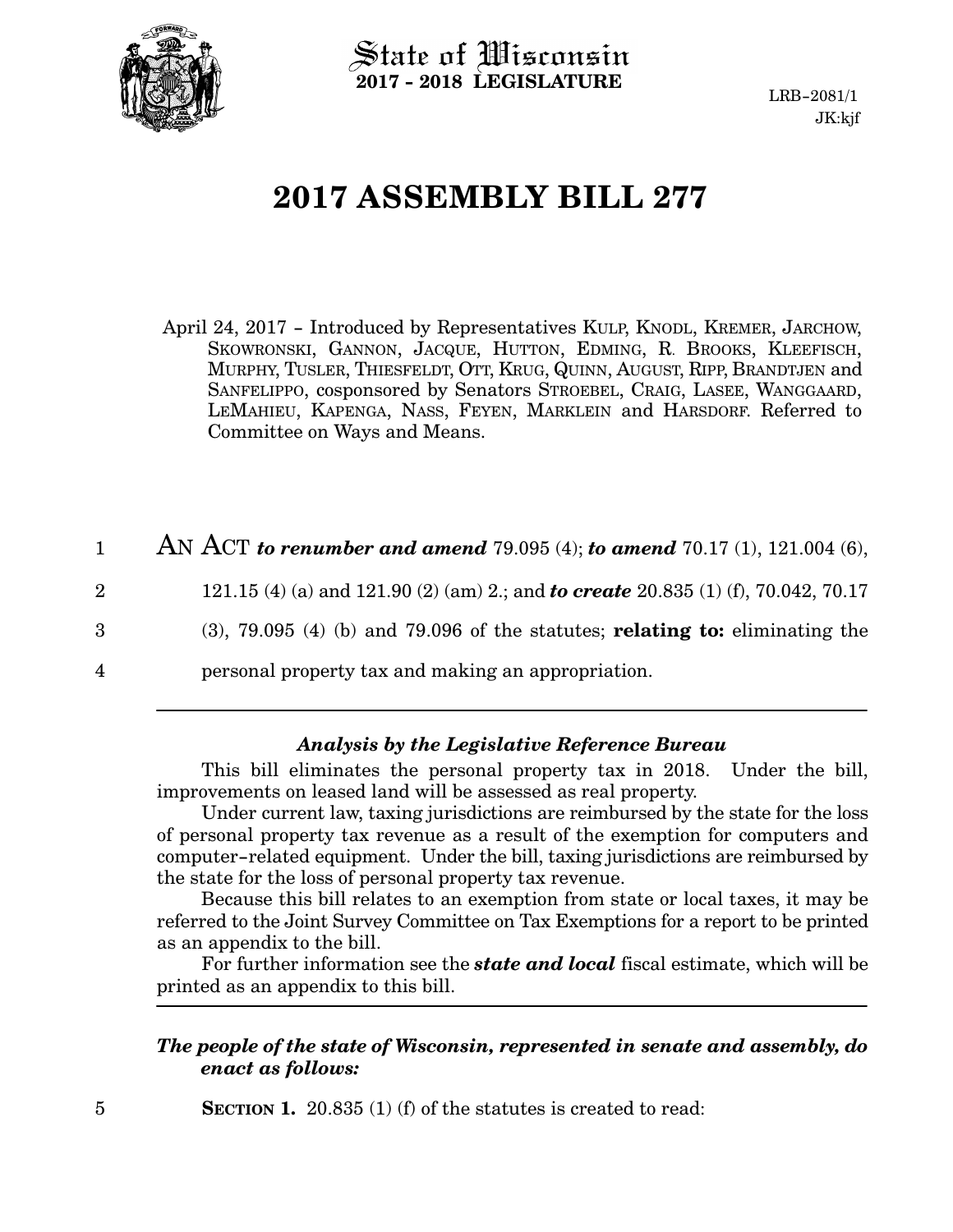2017 - 2018 Legislature - 2 -

### **ASSEMBLY BILL 277**

| $\mathbf{1}$            | 20.835 (1) (f) State aid; personal property tax phase-out. A sum sufficient to         |
|-------------------------|----------------------------------------------------------------------------------------|
| $\boldsymbol{2}$        | make the state aid payments under s. 79.096.                                           |
| $\boldsymbol{3}$        | <b>SECTION 2.</b> 70.042 of the statutes is created to read:                           |
| $\overline{\mathbf{4}}$ | 70.042 Personal property tax sunset. No personal property is subject to                |
| $\bf 5$                 | taxation under this chapter beginning with the property tax assessments as of          |
| $\boldsymbol{6}$        | January 1, 2018.                                                                       |
| 7                       | <b>SECTION 3.</b> 70.17 (1) of the statutes is amended to read:                        |
| $\, 8$                  | 70.17 (1) Real property shall be entered in the name of the owner, if known to         |
| $9\phantom{.0}$         | the assessor, otherwise to the occupant thereof if ascertainable, and otherwise        |
| 10                      | without any name. The person holding the contract or certificate of sale of any real   |
| 11                      | property contracted to be sold by the state, but not conveyed, shall be deemed the     |
| 12                      | owner for such purpose. The undivided real estate of any deceased person may be        |
| 13                      | entered to the heirs of such person without designating them by name. The real         |
| 14                      | estate of an incorporated company shall be entered in the same manner as that of an    |
| 15                      | individual. Improvements Except as provided in sub. (3), improvements on leased        |
| 16                      | lands may be assessed either as real property or personal property.                    |
| 17                      | <b>SECTION 4.</b> 70.17 (3) of the statutes is created to read:                        |
| 18                      | 70.17 (3) Beginning with the property tax assessments as of January 1, 2018,           |
| 19                      | improvements on leased lands shall be assessed as real property. If improvements,      |
| 20                      | but not the underlying land, are leased to a person other than the landowner or if the |
| 21                      | improvements are owned by a person other than the landowner, the assessor may          |
| 22                      | create a separate tax parcel for the improvements and assess the improvements as       |
| 23                      | real property to the lessee or owner of the improvements.                              |
| 24                      | SECTION 5. 79.095 (4) of the statutes is renumbered 79.095 (4) (a) and amended         |

to read: 25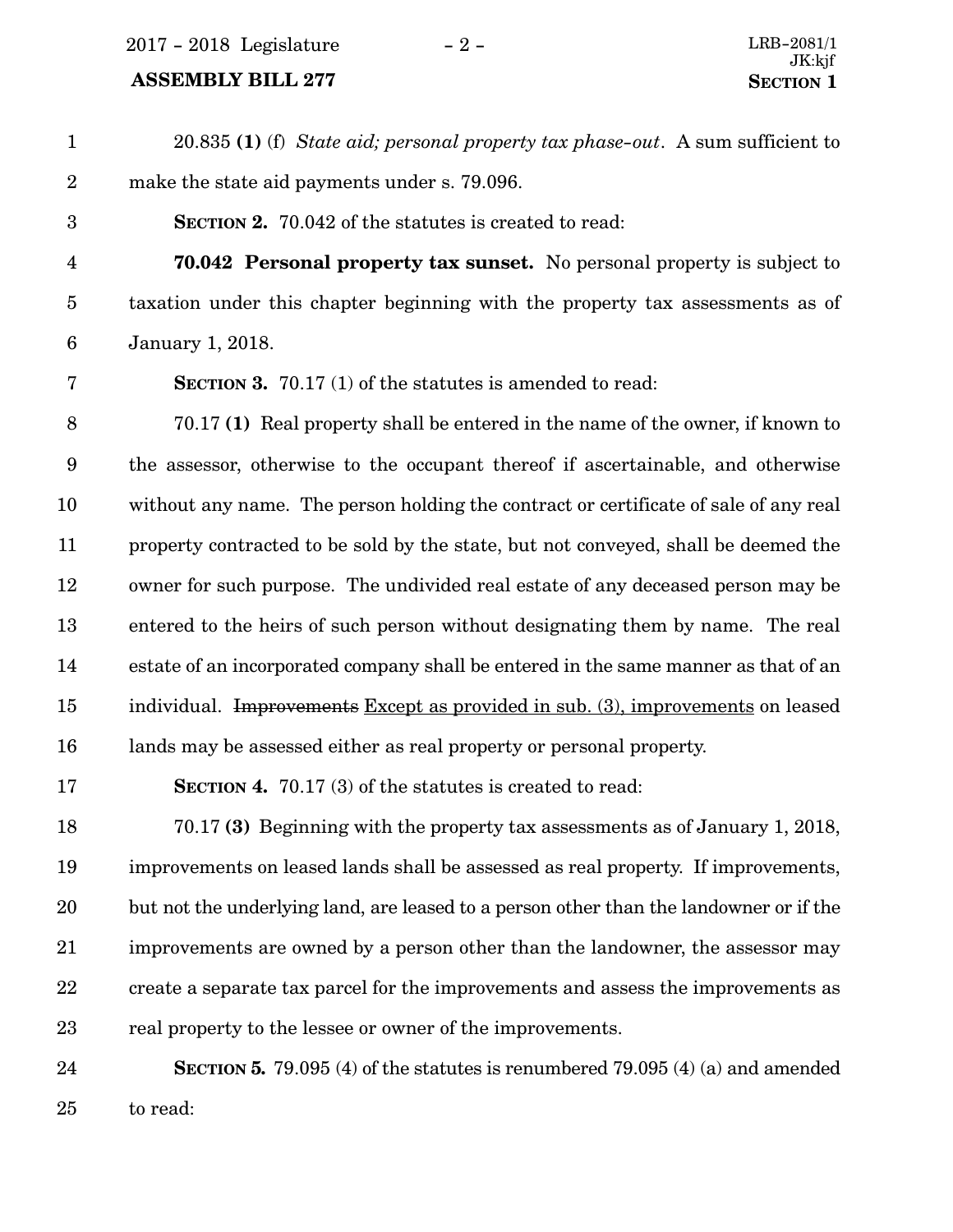### **ASSEMBLY BILL 277**

| $\mathbf{1}$            | 79.095 (4) (a) The department shall calculate the payments due each taxing                  |
|-------------------------|---------------------------------------------------------------------------------------------|
| $\boldsymbol{2}$        | jurisdiction under this section by multiplying the full value as of the January 1 of the    |
| $\boldsymbol{3}$        | preceding year of the property that is exempt under s. 70.11 (39) and (39m) and that        |
| $\overline{\mathbf{4}}$ | is located in the jurisdiction by the full-value gross tax rate of the jurisdiction for the |
| $\overline{5}$          | preceding year. The Subject to par. (b), the department shall certify the amount of         |
| $\boldsymbol{6}$        | the payment due each taxing jurisdiction to the department of administration, which         |
| 7                       | shall make the payments on or before the 4th Monday in July. For purposes of ch.            |
| $8\,$                   | 121, school districts shall treat the payments made in July under this subsection as        |
| $\boldsymbol{9}$        | if they had been received in the previous school year.                                      |
| 10                      | <b>SECTION 6.</b> 79.095 (4) (b) of the statures is created to read:                        |
| 11                      | 79.095 (4) (b) Beginning in 2018, and in each year thereafter, each taxing                  |
| 12                      | jurisdiction shall receive a payment under this subsection equal to the amount              |
| 13                      | determined under par. (a) for that taxing jurisdiction in 2017.                             |
| 14                      | <b>SECTION 7.</b> 79.096 of the statutes is created to read:                                |
| 15                      | <b>79.096 State aid; personal property.</b> (1) Beginning in 2018, and in each              |
| 16                      | year thereafter, the department of revenue shall pay to each taxing jurisdiction an         |
| 17                      | amount equal to the amount of revenue loss incurred by the taxing jurisdiction in           |
| 18                      | 2018 as a result of s. 70.042, as determined by the department.                             |
| 19                      | (2) Each taxing jurisdiction shall report to the department of revenue, in the              |
| 20                      | time and manner determined by the department, any information the department                |
| 21                      | considers necessary to administer this section.                                             |
| 22                      | <b>SECTION 8.</b> 121.004 (6) of the statutes is amended to read:                           |
| 23                      | 121.004 (6) NET COST. The "net cost" of a fund means the gross cost of that fund            |
| 24                      | minus all nonduplicative revenues and other financing sources of that fund except           |
| 25                      | property taxes, general aid, and aid received under s. ss. 79.095 (4) and 79.096. In        |